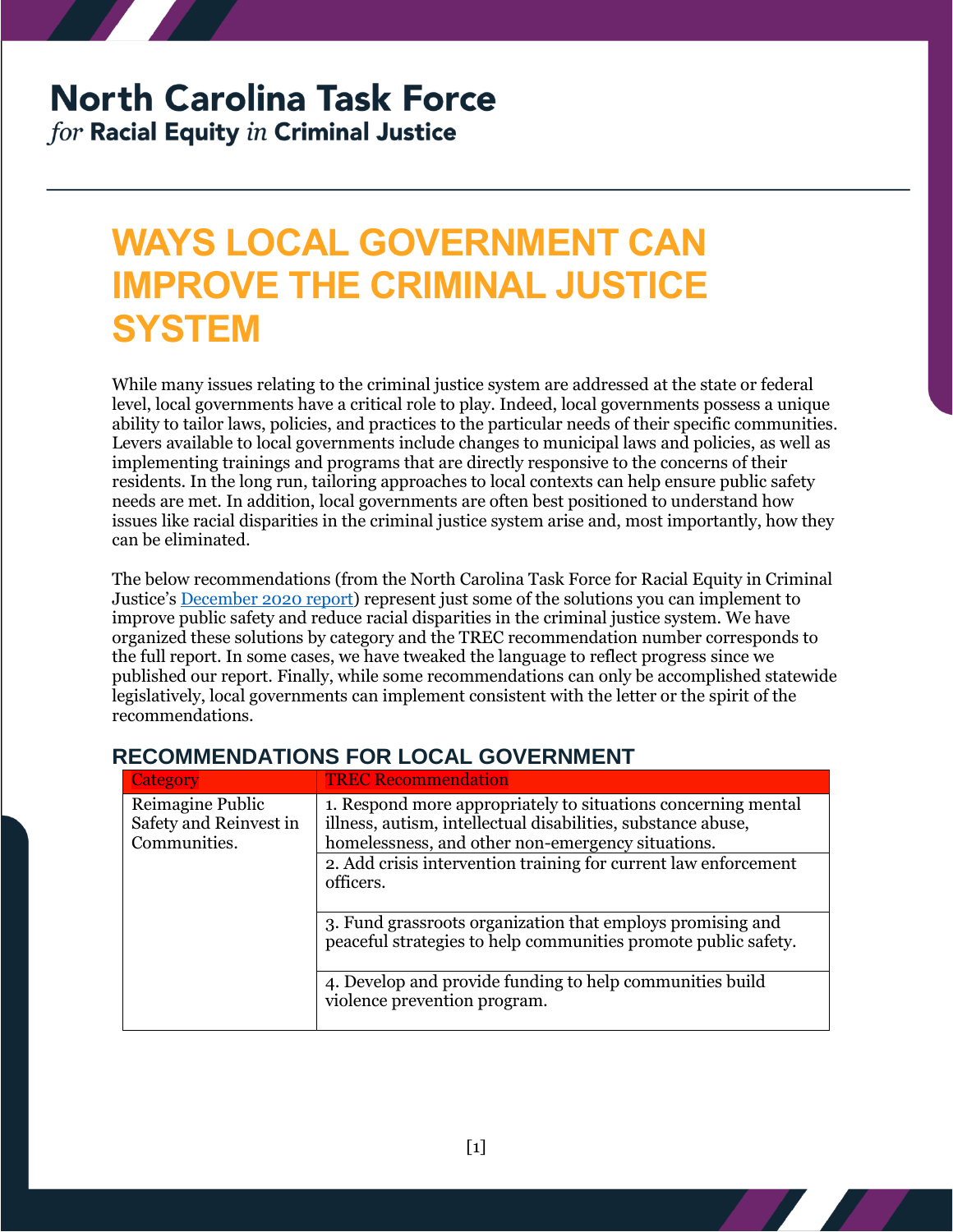## **North Carolina Task Force**  $for$  Racial Equity  $in$  Criminal Justice

|                                                                                        | 5. Participate in the formation and support of local Community<br>Safety and Wellness Task Forces.                                                                                                                      |
|----------------------------------------------------------------------------------------|-------------------------------------------------------------------------------------------------------------------------------------------------------------------------------------------------------------------------|
| Strengthen<br><b>Community Policing</b><br>Practices.                                  | 6. Adopt community policing philosophies and plans in<br>collaboration with the community law enforcement serve.                                                                                                        |
|                                                                                        | 8. Encourage or require officers to spend non-enforcement time,<br>or line in, the neighborhoods they serve.                                                                                                            |
| <b>Reform Investigation</b>                                                            | 11. Use data and objective criteria, instead of officers' subjective<br>perceptions and beliefs, to drive the level of police presence in<br>neighborhoods.                                                             |
| Promote Diversion and<br>other alternatives to<br>arrest                               | 16. Establish and expand access to diversion programs.                                                                                                                                                                  |
| Revise the role of<br><b>School Resource</b><br><b>Officers</b>                        | 19. Hire behavioral health professionals in schools.                                                                                                                                                                    |
|                                                                                        | 20. Fund school personnel training on mental health, first aid,<br>cultural competence/diversity/inclusion, and developmental<br>disability.                                                                            |
|                                                                                        | 21. Develop inclusive processes for selecting and overseeing<br>SRO <sub>s</sub> .                                                                                                                                      |
|                                                                                        | 24. Encourage School Justice Partnerships to reduce students'<br>juvenile court involvement.                                                                                                                            |
| Improve law<br>enforcement<br>recruitment, retention,<br>accountability and<br>culture | 36. Expand investigative and oversight authority of local citizen<br>oversight boards.                                                                                                                                  |
|                                                                                        | 51. Expand recruitment and retention efforts with a focus on<br>how to achieve diversity, increase cultural awareness, and ensure<br>that officers have emotional intelligence necessary to serve their<br>communities. |
| Support restorative<br>justice initiative and<br>victim equity.                        | 61. Establish and fund restorative justice programs in local<br>communities across the state and at various points of the<br>criminal justice system.                                                                   |
| Improve pre-trial<br>release and<br>accountability                                     | 82. Promote court appearance strategies and develop alternative<br>responses to failure to appear.                                                                                                                      |
| practices.                                                                             | 83. Create independent pretrial services and improve data                                                                                                                                                               |

**All Street**